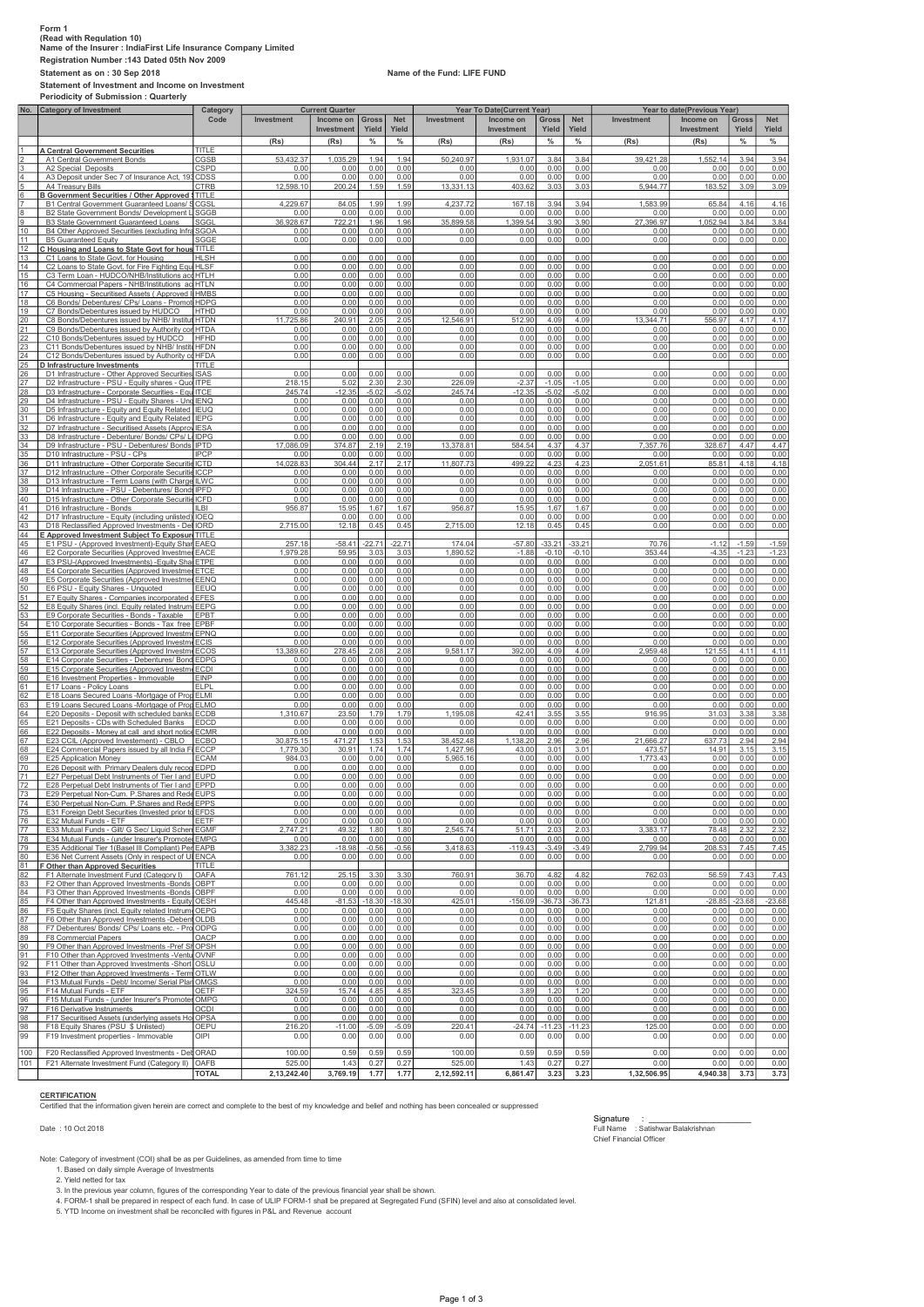### Form 1 (Read with Regulation 10) Name of the Insurer : IndiaFirst Life Insurance Company Limited Registration Number :143 Dated 05th Nov 2009 Statement as on : 30 Sep 2018 Name of the Fund: PENSION AND GEN ANNUITY BUSINESS Statement of Investment and Income on Investment

Periodicity of Submission : Quarterly Category of Investment **Investment**  Investment Gross Yield Net Yield Investment Investment Gross Yield Net Yield Investm Investment Gross Yield Net Yield (Rs) (Rs) % % (Rs) (Rs) % % (Rs) (Rs) % % 1 **A Central Government Securities** TITLE<br>
11 Central Government Bonds<br>
CGS 2 A1 Central Government Bonds 1,46,641.74 | 2,672.45 | 1.82 | 1.82 | 1,46,374.97 | 5,313.77 | 3.63 | 3.63 | 1,52,876.36 | 7,478.03 | 4.89 | 4.89 3 A2 Special Deposits CSPD 0.00 0.00 0.00 0.00 0.00 0.00 0.00 0.00 0.00 0.00 0.00 0.00 4 A3 Deposit under Sec 7 of Insurance Act, 1938CDSS 0.00 0.00 0.00 0.00 0.00 0.00 0.00 0.00 0.00 0.00 0.00 0.00 5 A4 Treasury Bills CTRB 25,580.29 401.62 1.57 1.57 24,828.76 749.35 3.02 3.02 6,652.13 195.11 2.93 2.93 **B Government Securities / Other Approved STITLE** 7 B1 Central Government Guaranteed Loans/ Special/ Non-SLR Bonds CGSL 11,417.15 220.77 1.93 1.93 11,432.51 440.32 3.85 3.85 29,653.40 1,586.96 5.35 5.35 8 B2 State Government Bonds/ Development Loans SGGB 0.00 0.00 0.00 0.00 0.00 0.00 0.00 0.00 0.00 0.00 0.00 0.00 9 B3 State Government Guaranteed Loans SGGL 1,19,146.89 2,303.12 1.93 1.93 1,13,420.76 4,361.63 3.85 3.85 78,956.81 3,156.87 4.00 4.00 10 B4 Other Approved Securities (excluding Infrastructure Investments) SGOA 0.00 0.00 0.00 0.00 0.00 0.00 0.00 0.00 0.00 0.00 0.00 0.00 11 B5 Guaranteed Equity SGGE 0.00 0.00 0.00 0.00 0.00 0.00 0.00 0.00 0.00 0.00 0.00 0.00 12 C Housing and Loans to State Govt for housing and fire fighting equipment TITLE 13 C1 Loans to State Govt. for Housing HLSH 0.00 0.00 0.00 0.00 0.00 0.00 0.00 0.00 0.00 0.00 0.00 0.00 14 C2 Loans to State Govt. for Fire Fighting Equipments HLSF 0.00 0.00 0.00 0.00 0.00 0.00 0.00 0.00 0.00 0.00 0.00 0.00 15 C3 Term Loan - HUDCO/NHB/Institutions accredited by NHB HTLH 0.00 0.00 0.00 0.00 0.00 0.00 0.00 0.00 0.00 0.00 0.00 0.00 16 C4 Commercial Papers - NHB/Institutions ac|HTLN 0.000 0.000 0.000 0.000 0.000 0.000 0.000 0.000 0.000 0.000 0.000 0.000 0.000 0.000 0.000 0.000 0.000 0.000 0.000 0.000 0.000 0.000 0.000 0.000 0.000 0.000 0.000 0.000 0.0 17 C5 Housing - Securitised Assets ( Approved Investment) HMBS 0.00 0.00 0.00 0.00 0.00 0.00 0.00 0.00 0.00 0.00 0.00 0.00 18 C6 Bonds/ Debentures/ CPs/ Loans - Promotor Group HDPG 0.00 0.00 0.00 0.00 0.00 0.00 0.00 0.00 0.00 0.00 0.00 0.00 19 C7 Bonds/Debentures issued by HUDCO HTHD 0.00 0.00 0.00 0.00 0.00 0.00 0.00 0.00 0.00 0.00 0.00 0.00 20 C8 Bonds/Debentures issued by NHB/ Institutions accredited by NHB HTDN 86,604.47 1,776.80 2.05 2.05 81,405.57 3,328.11 4.09 4.09 83,010.66 3,921.77 4.72 4.72 21 C9 Bonds/Debentures issued by Authority constituted under any Housing/Building scheme approved by Central/State/any Authority or Body constituted by Central/State Act. HTDA 0.00 0.00 0.00 0.00 0.00 0.00 0.00 0.00 0.00 0.00 0.00 0.00 22 C10 Bonds/Debentures issued by HUDCO HFHD 0.00 0.00 0.00 0.00 0.00 0.00 0.00 0.00 0.00 0.00 0.00 0.00 23 C11 Bonds/Debentures issued by NHB/Institute HPDN<br>24 C12 Bonds/Debentures issued by Authority of HFDN<br>25 **D Infrastructure Investments**<br>25 **D Infrastructure Poter Approved Securities [SAS | CO2 | CO2 | CO2 | CO2 | CO2 |** 28 D3 Infrastructure - Corporate Securities - Equity shares - Quoted ITCE 726.54 -35.66 -4.91 -4.91 726.54 -35.66 -4.91 -4.91 0.00 0.00 0.00 0.00 29 D4 Infrastructure - PSU - Equity Shares - Unquoted IENQ 0.00 0.00 0.00 0.00 0.00 0.00 0.00 0.00 0.00 0.00 0.00 0.00 <u>30 D5 Infrastructure - Equity and Equity Related | IEUQ | 0.00 | 0.00 | 0.00 | 0.00 | 0.00 | 0.00 | 0.00 | 0.00 | 0.00 | 0.00 | 0.00 | 0.00 | 0.00 | 0.00 | 0.00 | 0.00 | 0.00 | 0.00 | 0.00 | 0.00 | 0.00 | 0.00 | 0.00 | 0.</u> 32 D7 Infrastructure - Securitised Assets (Approved) IESA 0.00 0.00 0.00 0.00 0.00 0.00 0.00 0.00 0.00 0.00 0.00 0.00 33 D8 Infrastructure - Debenture/ Bonds/ CPs/ Loans - Promoter Group IDPG 0.00 0.00 0.00 0.00 0.00 0.00 0.00 0.00 0.00 0.00 0.00 0.00 34 D9 Infrastructure - PSU - Debentures/ Bonds IPTD 1,18,102.50 2,367.20 2.00 2.00 1,17,923.98 4,698.74 3.98 3.98 1,34,619.25 6,216.93 4.62 4.62 35 D10 Infrastructure - PSU - CPs IPCP 994.22 11.76 1.18 1.18 991.73 16.75 1.69 1.69 0.00 0.00 0.00 0.00 36 D11 Infrastructure - Other Corporate Securities- Debentures/ Bonds ICTD 20,418.02 446.71 2.19 2.19 20,726.48 896.08 4.32 4.32 19,570.29 944.25 4.82 4.82 37 D12 Infrastructure - Other Corporate Securities - CPs ICCP 0.00 0.00 0.00 0.00 0.00 0.00 0.00 0.00 0.00 0.00 0.00 0.00 38 D13 Infrastructure - Term Loans (with Charge)ILWC 0.00 0.00 0.00 0.00 0.00 0.00 0.00 0.00 0.00 0.00 0.00 0.00 39 D14 Infrastructure - PSU - Debentures/ BondsIPFD 0.00 0.00 0.00 0.00 0.00 0.00 0.00 0.00 0.00 0.00 0.00 0.00 40 D15 Infrastructure - Other Corporate Securities - Debentures/ Bonds ICFD 0.00 0.00 0.00 0.00 0.00 0.00 0.00 0.00 0.00 0.00 0.00 0.00 41 D16 Infrastructure - Bonds 2,485.49 48.60 1.96 1.96 2,485.14 96.66 3.89 3,681.78 236.68 6.43 6.43<br>42 D17 Infrastructure - Equity (including unlisted) |IOEQ 0.00 0 43 D18 Reclassified Approved Investments - Debt (Point 6 under Note for Regulation 4 to 9) IORD 5,034.41 24.33 0.48 0.48 5,034.41 24.33 0.48 0.48 0.00 0.00 0.00 0.00 44 E Approved Investment Subject To Exposure Norms TITLE 45 | E1PSU -(Approved Investment)-Equity-Sharf AECO - 383.94 - 76.00 -19.79 -19.611 -12.2.58 -12.38 -1.38.9 -0<br>46 | E2 Corporate Securities (Approved Investme¶EACE | 5,211.46 313.38 6.01 6.01 5,454.17 | 121.72 2.23 2.23 2. 47 E3 PSU-(Approved Investments) -Equity Shares -quoted ETPE 0.00 0.00 0.00 0.00 0.00 0.00 0.00 0.00 0.00 0.00 0.00 0.00 48 E4 Corporate Securities (Approved Investment ) -Equity Shares -Quoted ETCE 0.00 0.00 0.00 0.00 0.00 0.00 0.00 0.00 0.00 0.00 0.00 0.00 49 E5 Corporate Securities (Approved Investment ) -Equity Unquoted EENQ 0.00 0.00 0.00 0.00 0.00 0.00 0.00 0.00 0.00 0.00 0.00 0.00 50 E6 PSU - Equity Shares - Unquoted EEUQ 0.00 0.00 0.00 0.00 0.00 0.00 0.00 0.00 0.00 0.00 0.00 0.00 51 E7 Equity Shares - Companies incorporated outside India (invested prior to IRDA Regulations) EFES 0.00 0.00 0.00 0.00 0.00 0.00 0.00 0.00 0.00 0.00 0.00 0.00 52 E8 Equity Shares (incl. Equity related Instruments) - Promoter Group EEPG 0.00 0.00 0.00 0.00 0.00 0.00 0.00 0.00 0.00 0.00 0.00 0.00 53 E9 Corporate Securities - Bonds - Taxable EPBT 0.00 0.00 0.00 0.00 0.00 0.00 0.00 0.00 0.00 0.00 0.00 0.00 54 E10 Corporate Securities - Bonds - Tax free EPBF 0.00 0.00 0.00 0.00 0.00 0.00 0.00 0.00 0.00 0.00 0.00 0.00 55 E11 Corporate Securities (Approved Investment PINQ 0.000 0.000 0.000 0.000 0.000 0.000 0.000 0.000 0.000 0.000 0.000 0.000 0.000 0.000 0.000 0.000 0.000 0.000 0.000 0.000 0.000 0.000 0.000 0.000 0.000 0.000 0.000 0.000 61 E12 Corporate Securities (Approved Investm<sub>m</sub> ECOS 5 78.353.55 1.619.59 2.07 2.07 81.340.32 3.350.27 4.12 4.12 65.777.36 2.761.89 4.18 4.18<br>
E13 Corporate Securities (Approved Investmm ECOS 78.353.55 1.619.59 2.07 2.0 04 E20 Deposits - Deposit with scheduled banks ECDB 6,174.26 117.00 1.89 1.89 6,062.25 231.20 3.81 3.81 3.81 5,444.61 202.16 3.71 3.71<br>65 E21 Deposits - CDs with Scheduled Banks EDCD 0.0 67 | E23 COLL/Approved Investement) - CBLO | 25,25547| 538.30| 153| 13,863.31| 1,152.87| 2.97| 2.97| 14,307.56| 417.95| 2.97|<br>68 | E24 Commercial Papers issued by all India F[ECCP | 3,287.19| 257.25| 1.94| 1.94| 1.2,523.40 69 E25 Application Money ECAM 13,101.73 0.00 0.00 0.00 23,012.77 0.00 0.00 0.00 13,521.51 0.00 0.00 0.00 70 E26 Deposit with Primary Dealers duly recognised by RBI EDPD 0.00 0.00 0.00 0.00 0.00 0.00 0.00 0.00 0.00 0.00 0.00 0.00 71 E27 Perpetual Debt Instruments of Tier I and II Capital issued by PSU Banks EUPD 0.00 0.00 0.00 0.00 0.00 0.00 0.00 0.00 0.00 0.00 0.00 0.00 72 E28 Perpetual Debt Instruments of Tier I and II Capital issued by Non-PSU Banks EPPD 0.000.00 0.00 0.00 0.00 0.00 0.00 0.00 0.00 0.00 0.00 0.00 73 E29 Perpetual Non-Cum. P.Shares and Redeemable Cumulative P.Shares of Tier 1 and 2 Capital issued by PSU Banks EUPS 0.00 0.00 0.00 0.00 0.00 0.00 0.00 0.00 0.00 0.00 0.00 0.00 74 E30 Perpetual Non-Cum. P.Shares and Redeemable Cumulative P.Shares of Tier 1 and 2 Capital issued by Non-PSU Banks EPPS 0.00 0.00 0.00 0.00 0.00 0.00 0.00 0.00 0.00 0.00 0.00 0.00 75 E31 Foreign Debt Securities (Invested prior to IRDA Regulations) EFDS 0.00 0.00 0.00 0.00 0.00 0.00 0.00 0.00 0.00 0.00 0.00 0.00 76 E32 Mutual Funds - ETF EETF 0.00 0.00 0.00 0.00 0.00 0.00 0.00 0.00 0.00 0.00 0.00 0.00 77 E33 Mutual Funds - Gilt/ G Sec/ Liquid SchemesEGMF 21,444.77 386.82 1.80 1.80 17,510.26 591.32 3.38 3.38 11,460.31 242.68 2.12 2.12 78 E34 Mutual Funds - (under Insurer's Promoter Group) EMPG 0.00 0.00 0.00 0.00 0.00 0.00 0.00 0.00 0.00 0.00 0.00 0.00 79 E35 Additional Tier 1(Basel III Compliant) Perpetual Bonds - [Private Banks] EAPB 29,756.06 -258.37 -0.87 -0.87 28,927.78 -1,120.52 -3.87 -3.87 24,753.94 1,739.24 7.03 7.03 80 E36 Net Current Assets (Only in respect of ULIP Business) ENCA 0.00 0.00 0.00 0.00 0.00 0.00 0.00 0.00 0.00 0.00 0.00 0.00 81 F Other than Approved Securities TITLE 82 F1 Alternate Investment Fund (Category I) OAFA 0.00 0.00 0.00 0.00 0.00 0.00 0.00 0.00 0.00 0.00 0.00 0.00 83 F2 Other than Approved Investments -Bonds -PSU- Taxable OBPT 0.00 0.00 0.00 0.00 0.00 0.00 0.00 0.00 0.00 0.00 0.00 0.00 84 F3 Other than Approved Investments -Bonds -PSU- Tax free OBPF 0.00 0.00 0.00 0.00 0.00 0.00 0.00 0.00 0.00 0.00 0.00 0.00 85 F4 Other than Approved Investments - Equity Shares (incl PSUs and Unlisted) OESH 0.00 0.00 0.00 0.00 0.00 0.00 0.00 0.00 0.00 0.00 0.00 0.00 86 F5 Equity Shares (incl. Equity related Instruments) - Promoter Group OEPG 0.00 0.00 0.00 0.00 0.00 0.00 0.00 0.00 0.00 0.00 0.00 0.00 87 F6 Other than Approved Investments -Debentures OLDB 0.00 0.00 0.00 0.00 0.00 0.00 0.00 0.00 0.00 0.00 0.00 0.00 88 F7 Debentures/ Bonds/ CPs/ Loans etc. - Promoter Group ODPG 0.00 0.00 0.00 0.00 0.00 0.00 0.00 0.00 0.00 0.00 0.00 0.00 89 F8 Commercial Papers 5,425.97 24.88 0.46 5,425.97 24.88 0.46 0.46 0.00 0.00 0.00 0.00 0.00 0.00 0.00 0.00 0.00 0.00 0.00 0.00 0.00 0.00 0.00 0.0 90 F9 Other than Approved Investments -Pref Shares OPSH 0.00 0.00 0.00 0.00 0.00 0.00 0.00 0.00 0.00 0.00 0.00 0.00 91 F10 Other than Approved Investments -Venture fund OVNF0.00 0.00 0.00 0.00 0.00 0.00 0.00 0.00 0.00 0.00 0.00 0.00 92 F11 Other than Approved Investments -Short Trem Loans (Unsecured Deposits) OSLU 0.00 0.00 0.00 0.00 0.00 0.00 0.00 0.00 0.00 0.00 0.00 0.00 93 | F12 Other than Approved Investments - Term |OTLV (1990) 0.00 | 0.00 | 0.00 | 0.00 | 0.00 | 0.00 | 0.00 | 0.00 | 0.00 | 0.00 | 0.00 | 0.00 | 0.00 | 0.00 | 0.00 | 0.00 | 0.00 | 0.00 | 0.00 | 0.00 | 0.00 | 0.00 | 0.00 | 95 F14 Mutual Funds - ETF 0.000 0.000 0.000 0.000 0.000 0.000 0.000 0.000 0.000 0.000 0.000 0.000 0.000 0.000 0.000 0.000 0.000 0.000 0.000 0.000 0.000 0.000 0.000 0.000 0.000 0.000 0.000 0.000 0.000 0.000 0.000 0.000 0.00 96 F15 Mutual Funds - (under Insurer's Promoter Group) OMPG 0.00 0.00 0.00 0.00 0.00 0.00 0.00 0.00 0.00 0.00 0.00 0.00 97 F16 Derivative Instruments OCDI 0.00 0.00 0.00 0.00 0.00 0.00 0.00 0.00 0.00 0.00 0.00 0.00 98 F17 Securitised Assets (underlying assets Housing Loan/ Infrastructure assets) OPSA 0.00 0.00 0.00 0.00 0.00 0.00 0.00 0.00 0.00 0.00 0.00 0.00 99 F18 Equity Shares (PSU \$ Unlisted) OEPU 0.00 0.00 0.00 0.00 0.00 0.00 0.00 0.00 0.00 0.00 0.00 0.00 100 F19 Investment properties - Immovable OIPI 0.00 0.00 0.00 0.00 0.00 0.00 0.00 0.00 0.00 0.00 0.00 0.00 101 F20 Reclassified Approved Investments - Det ORAD 200.00 1.19 0.59 0.59 200.00 1.19 0.59 0.59 0.59 0.00 0.00 0.00 102 F21 Alternate Investment Fund (Category II) OAFB 0.00 0.00 0.00 0.00 0.00 0.00 0.00 0.00 0.00 0.00 0.00 0.00 Category Code **Current Quarter Current Year To Date(Current Year)** Year To Date (The Vear of date (Previous Year to date (Previous Year)

## **CERTIFICATION**

Certified that the information given herein are correct and complete to the best of my knowledge and belief and nothing has been concealed or suppressed

Note: Category of investment (COI) shall be as per Guidelines, as amended from time to time

 1. Based on daily simple Average of Investments 2. Yield netted for tax

3. In the previous year column, figures of the corresponding Year to date of the previous financial year shall be show

4. FORM-1 shall be prepared in respect of each fund. In case of ULIP FORM-1 shall be prepared at Segregated Fund (SFIN) level and also at consolidated level.

5. YTD Income on investment shall be reconciled with figures in P&L and Revenue account

TOTAL 7,45,726.13 13,161.74 1.76 1.76 7,45,092.69 24,612.36 3.30 3.30 6,51,754.23 29,121.97 4.47 4.47

Signature : \_\_\_\_\_\_\_\_\_\_\_\_\_\_\_\_\_\_\_\_\_\_ Date : 10 Oct 2018 Full Name : Satishwar Balakrishnan Signature<br>Full Name : Satishwa<br>Chief Financial Officer